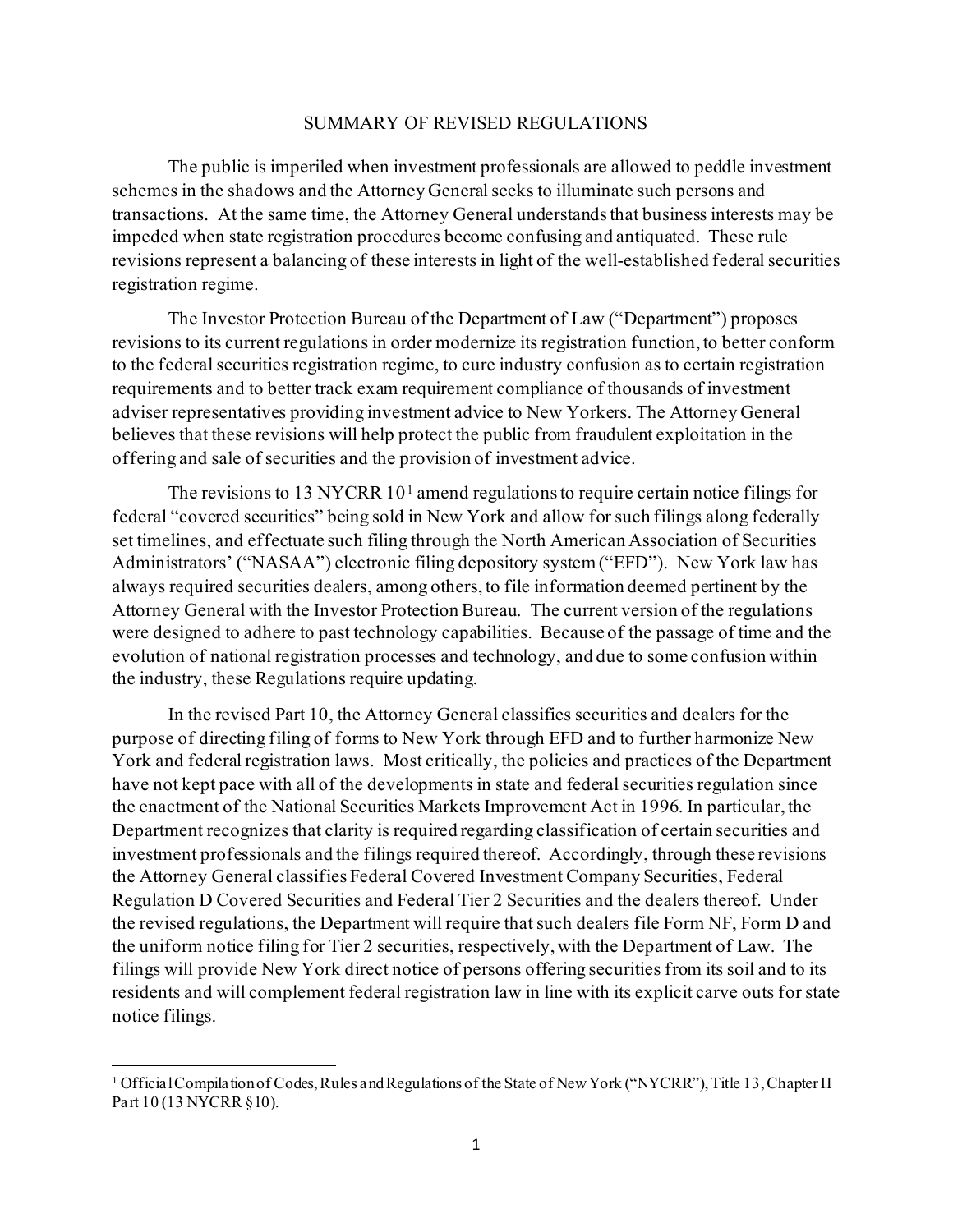The revisions to 13 NYCRR 11<sup>[2](#page-1-0)</sup> will fully implement GBL  $\S$  359-eee by registering investment adviser representatives through the Central Registration Depository/Investment Adviser Registration Depository (collectively "CRD/IARD"). The authority to register such individuals has always been available under the law. When the CRD/IARD system was first implemented, technological and practical limitations made such registration untenable. Now that improvements have made electronic filing feasible, however, New York is the only state in the Union that does not register these important investment professionals. Such registration will close gaps in nationwide regulation efforts which in certain cases, fail to connect investment adviser representatives with their past record in the securities industry. The complete record of these individual's records is necessary to protect the public and is maintained in every other state. By adopting these revisions, the Attorney General is notifying investment advisers that that natural persons representing investment advisers including principals, supervisors and representatives thereof, solicitors and representatives thereof and certain investment adviser representatives of federally covered investment advisers will, upon implementation of these regulations, be explicitly required to meet exam requirements and register with the State.

The final revisions to the part 11 proposal with respect to registration include (i) an implementation period allowing persons who permissibly operated under the rules in existence prior to this revision to continue to do so until December 2, 2021, so long as they submit an application for registration by August 31, 2021, (ii) a new exam special waiver category, and new Form NY-IASW, for persons currently serving as investment adviser representatives and having two (2) years of experience in that capacity prior to rule's effective date, excluding those previously acting solely as solicitors or those with disciplinary history, and (iii) an extended period to comply with the examination requirement for those persons permissibly operating under the rules in existence prior to this revision, but who do not qualify for an exam waiver.

The revisions to 13 NYCRR 11 also delineate the Department's authority to deny, suspend, condition, or revoke any registration statement or application of any investment adviser or investment adviser representative in the public interest for good cause. The Department has always held the implicit authority to deny investment adviser applications in the public interest. The new provision codifies this authority and details the specific categories of actions that the Department may take. It is anticipated that guidance will be promulgated to further detail this authority.

The revisions to 13 NYCRR 11 also include a new bookkeeping requirement for investment advisers. The revision requires that State-registered investment advisers take reasonable steps to verify the "accredited investor" and "qualified client" status of any client so designated, including making and maintaining documents used in the course of verification. Such revisions codify the requirement that investment advisers take due care in making such designations, which, if used to recommend investment in certain securities, can expose New Yorkers to increased investment risk.

<span id="page-1-0"></span><sup>2</sup> NYCRR, Title 13, Chapter II Part 11(13 NYCRR §11).